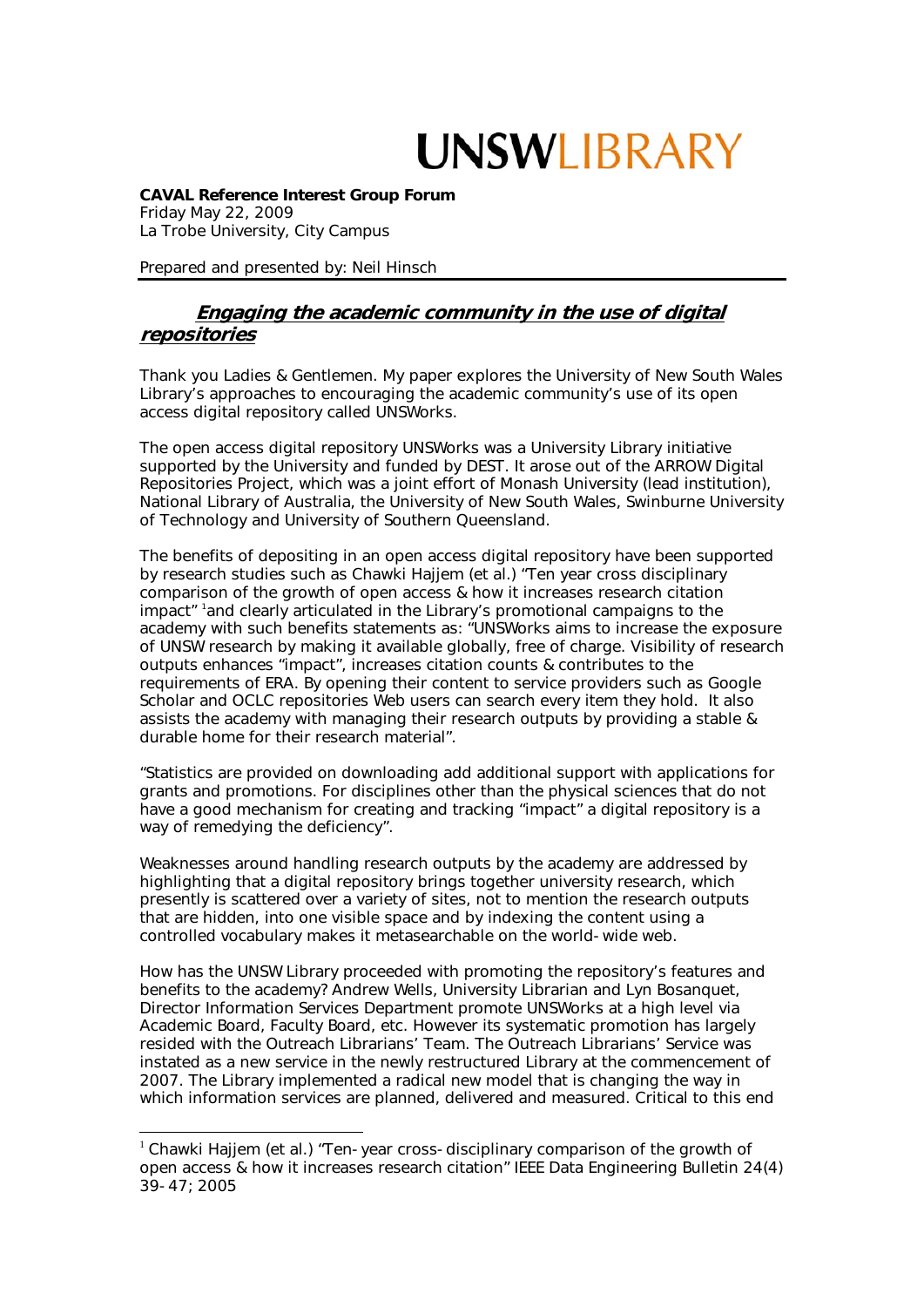it redefined its primary role, core business and perceived relationships with the UNSW community. It is a structure through which the Library delivers services in both the physical and online environments in a flexible and proactive manner, so that at any time if strategic university priorities change, it can pivot, reposition and respond.

The primary role of the Outreach Librarian is that of "relationship manager" in that they are responsible for building ongoing relationships with the academic and research community, including the Higher Degree Research students. How is this done? On a daily basis members of the Outreach team arrange for individual consultations (outreach calls) with academics; they give group presentations relating to new content, and attend School and/or special faculty meetings. There is an individual performance target of 12 Calls per week and all visits and conversations are documented in a template Call Report within 72 hours after the visit. These reports are read and discussed by the team with their managers and used as a basis for strategy making. Ongoing two way communication is at the heart of the relationship between the Librarians and the academy. On calls, at School meetings, at cross-faculty meetings like the Learning & Teaching Fellows the outreach service promotes the features and benefits of the UNSWorks service. Promotion of the repository really commenced in late 2007 and more systematically in 2008.

What are the responses of the academy to the repository to date?

- UNSWorks only accepts postprints i.e. the final version of an academic article or other publication, as accepted for publication, incorporating revisions made as a result of the peer review process. Unfortunately, many researchers have either destroyed or lost their postprints. Moreover frequently researchers have supplied publishers' copies & not the postprints themselves since they fail to understand the difference. Some researchers are also reluctant to upload a postprint if there are significant discrepancies between it and the inpress version.
- The academic is time poor and often resents the time involved in individually uploading a work.
- There is a low level awareness amongst the academy of issues around publishing; for instance many publishers either prevent the deposit of postprints into digital repositories or place strict timeframe embargoes around the upload of works into repositories or only permit an abstract with a link to the published version.
- Copyright surrounding the deposit of a single book chapter from an anthology can be problematic. Research outputs, particularly creative works, may contain material such as images sourced from other authorities without copyright approval. Some disciplines like Law critique the Copyright Agreement and also highlight that there are a number of creative commons licences. Some researchers are uncertain about the "enforceability" of the Creative Commons licence and have a misguided notion that if the work is only available in print then it will somehow be more "protected" from copyright infringements than an electronic counterpart.
- Numerous research outputs in the physical and life sciences have multiple authors and consent must be obtained from all co-authors before uploading takes place. Obtaining consent of other authors by the UNSW author is timeconsuming since researchers frequently move between institutions and contact is lost.
- The internal uploading process into UNSWorks was time consuming for the academic with eight clicks required to answer a variety of questions per single upload.
- Since academics frequently deposit in other digital repositories such as the Social Sciences and Research Network (SSRN), ArXiv, PubMed. Astrophysics Data System and AustLii the common perception is that depositing in UNSWorks creates an unnecessary duplication of work.
- Researchers report their research works annually to the DEST (HERDC) publications database and resent another reporting mechanism.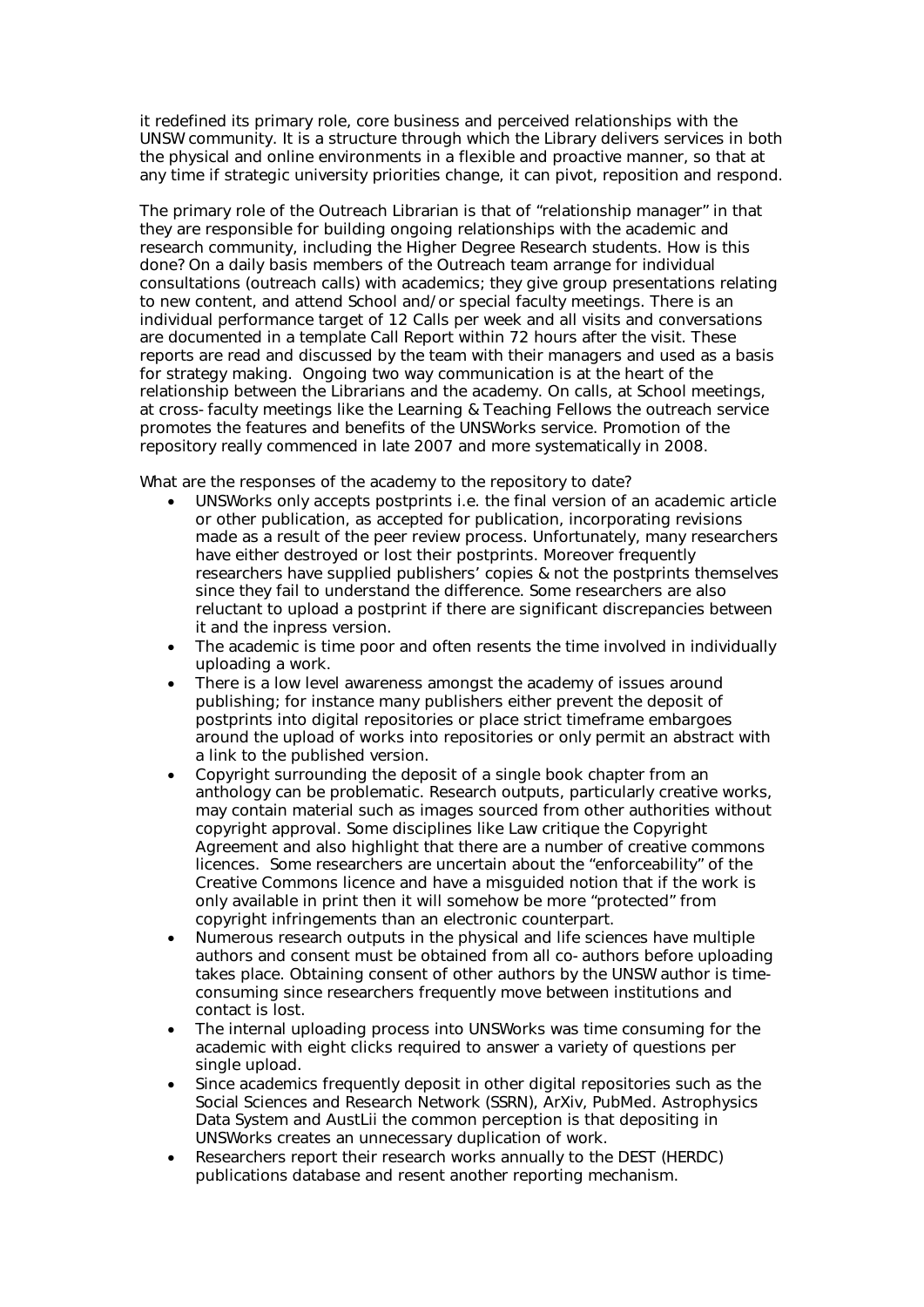- Academics use their own websites to host their publications, frequently in violation of copyright, since the individual's site often hosts the published version. Hence they see no need to duplicate the process by depositing in UNSWorks
- Some researchers want to support "struggling" journals in smaller disciplines like Fine Arts and resist depositing postprints in UNSWorks fearing it will further diminish an already small circulation, and are satisfied with an abstract and link to the published version.
- Some artists maintain that digital repositories take spectators away from galleries where their works are exhibited and prefer links to gallery sites instead.
- Some HDRs object to the requirement to deposit their Master's thesis into a repository upon completion and urge a delay in upload since they need time to write a journal article or conference paper based on the thesis and postulate that if they deposit too early then other researchers may use the thesis as a basis for their own research outcomes.
- A number of researchers are interested in where datasets are stored. Datasets are frequently seen to be just as important as published works and should accompany the latter.
- On the positive outcomes side many researchers and Research Centres have been keen to upload their outputs into UNSWorks and to raise their research visibility and impact. Many Centres have unpublished works like working papers, research reports and industry or government-commissioned reports that require visibility. Smaller disciplines like the Korean Australasian Research Centre are aware that their research is not being cited nor is it indexed in citation databases. Small discipline-based journals such as the College of Fine Arts publication called Artwrite now deposit issues into UNSWorks to increase their impact.
- Some Research Centres like the National Drug & Alcohol Research Centre are trying to get researchers to experiment with digital repositories by depositing publications and then tracking citation counts over time to ascertain if the count increases.

The Library has addressed a number of concerns expressed by the academy around open access depositing.

 To remedy the laborious process of uploading individual publications oneby-one the Library devised procedures for bulk uploads of researchers' outputs. The Outreach Librarian now downloads their DEST publications from the Research Master database into an excel spreadsheet and forwards them on to the academic either in person or by email; whereby the patron checks the citations, adds additional citations to the spreadsheet and returns it to the outreach librarian together with the pdfs. The spreadsheet and pdfs are then escalated to the UNSWorks Review staff for deposit. Once checked and verified for any copyright infringements, including permission of the copyright owner the UNSWorks Review staff send an electronic UNSWorks licence to the author or copyright holder giving UNSWorks a licence to reproduce and publish electronically the work. Where the author or creator is the copyright owner of a work, copyright is retained by the author or creator after it is deposited in UNSWorks. Where the publishing agreement assigns copyright to the publisher, permission from the copyright owner (i.e. the publisher) is required before material can be made accessible on UNSWorks. Most academic journals now routinely allow authors to self-archive a copy of the manuscript version of their papers. Policies of specific publishers are available at <http://www.sherpa.ac.uk/romeo.php>. UNSWorks staff will check that the publisher allows author self-archiving before uploading deposited material to the web. Where an embargo period is imposed by copyright owners, authors and creators can still deposit their research material, which will automatically be made visible and accessible on the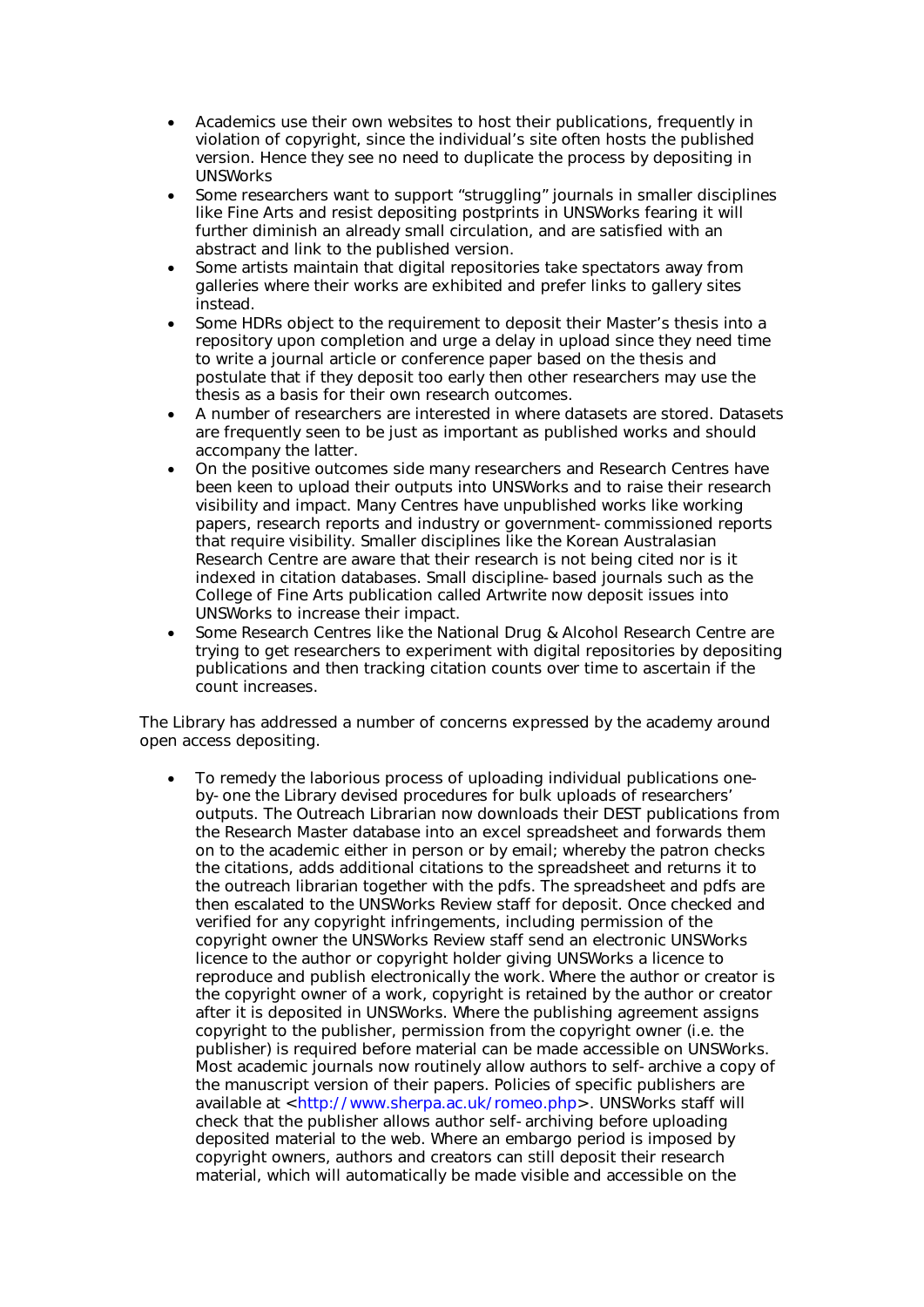repository at the end of the embargo period. In cases where the publisher does not permit self-archiving, depositors will be required to gain permission to deposit their material in UNSWorks. If this permission is not provided a full copy of the research material will not be accepted into UNSWorks, but a record of the publication metadata, including bibliographic information may be submitted. Where possible, UNSWorks will provide a URL link from the metadata to the publisher's site where the work can be viewed.

- Since many researchers in the Australian School of Business use SSRN to deposit their postprints the outreach librarian has commenced downloading postprints from SSRN and forwarding them on to the UNSWorks Review staff after obtaining a signed licence agreement from the academic.
- The Library has simplified self-uploading procedures from 8 clicks to one click.
- Later in the year it is envisaged that when the 2009 research outputs are required for submission to the DEST (HERDC) Research Master Database there will be one-deposit screen that will simultaneously populate both Research Master and UNSWorks.
- A trial has commenced with the School of Mechanical Engineering to embed their researchers' publications held in UNSWorks into their School website
- Outreach librarians have gained greater knowledge of acceptable publication formats and promotional clarity around selling the service.
- The library has held Publishing for Impact sessions for Research Centres and early career researchers and marketing presentations at School Meetings that promote the benefits of open access repositories as part of a publishing process that enhances citation impact.
- Further enhancements to repository functionality are planned including the use of a unique Author ID which is available in SSRN and Scopus.
- The library is considering asking members of the academy when they are submitting their lists of publications to its Research Impact Measurement Service for bibliometric analysis to agree to allowing the library automatic upload into UNSWorks
- Outreach is targeting esoteric works too, such as architects', artists' and designers' creative outputs.
- The HDR students are also targeted by outreach to obtain their research outputs.
- Opportunities have been seen by outreach librarians when working with the academy for improved uptake of UNSWorks via faculty information initiatives such as Medicine's establishment of a public health portal for health workers in the Asia/Pacific region which draws on their publications in UNSWorks.
- Outreach librarians have recognised the necessity to work closely with faculty administrators who coordinate the administrative aspects of their faculty's research works to gain better uptake of UNSWorks.
- Even with a systematic and ongoing engagement with the academy by the outreach service the uptake of the repository can be slow and intermittent. For example, to date seven out of ten Schools in Science have been contacted eliciting bulk uploads of their works, but only 5% have positively responded to date with content, but a higher per centage have responded with citations and links to their publishers' sites. Less than 10% of staff in Engineering's Schools of Mining and Computing has deposited content to date, but Surveying and Spatial has responded strongly with the majority depositing content.

However, the Science and Engineering outreach librarians are now afforded the opportunity to make further individual calls with their respective academics to elicit feedback on their lists of citations and to ascertain the availability of postprints.

Overall short of the ideal solution which is to make deposit of research works in institutional repositories mandatory, as in the case with the universities of Macquarie,